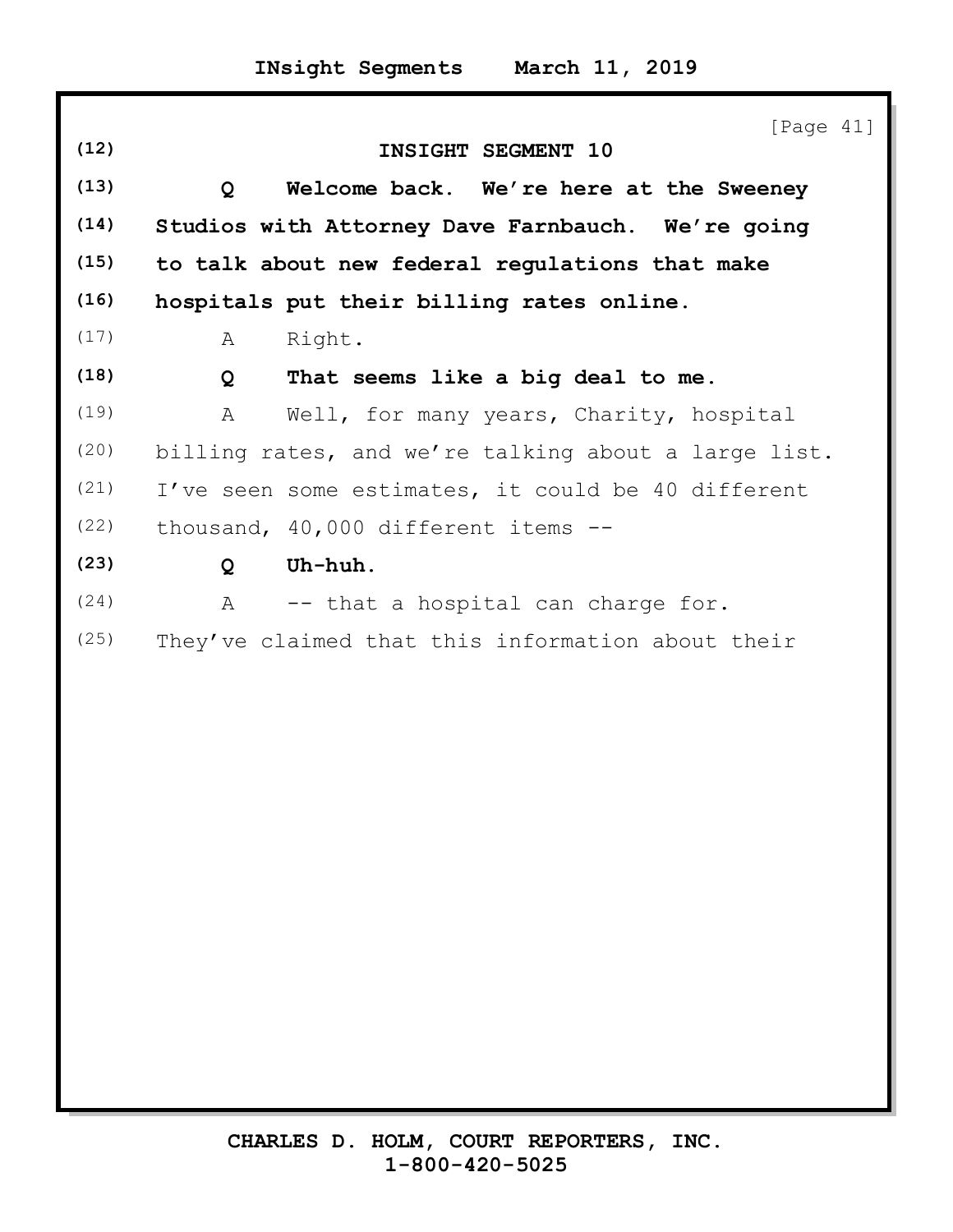[Page 42]

(1) billing rates is proprietary information or it's a (2) trade secret, so hospitals have been very reticent (3) about, sort of, allowing access or disclosure of (4) their billing rates. **(5) Q So this federal regulation now makes them**

- **(6) put these rates online.**
- (7) A Right.
- **(8) Q Why?**

(9) A Well, it's for transparency. I think it's (10) going to be an effort, part of the effort to sort of (11) drive the cost of healthcare down. In the United (12) States, Charity, 17 percent of our gross national (13) product is spent on health care, and the average (14) family spends more than \$9,000 a year for health (15) care. And compared to other countries around the (16) world, we, we spend a lot more of our, you know, (17) disposable income on healthcare, so the politicians (18) are trying to take measures to, you know, drive down (19) the cost of healthcare, and one of the ideas behind (20) this idea is giving consumers data, you know, for (21) comparison about what different hospitals charge for (22) different procedures and things that they do, and so (23) consumers now have access to go online and do that (24) research and compare apples to apples.

**(25) Q So will this drive prices down? Will**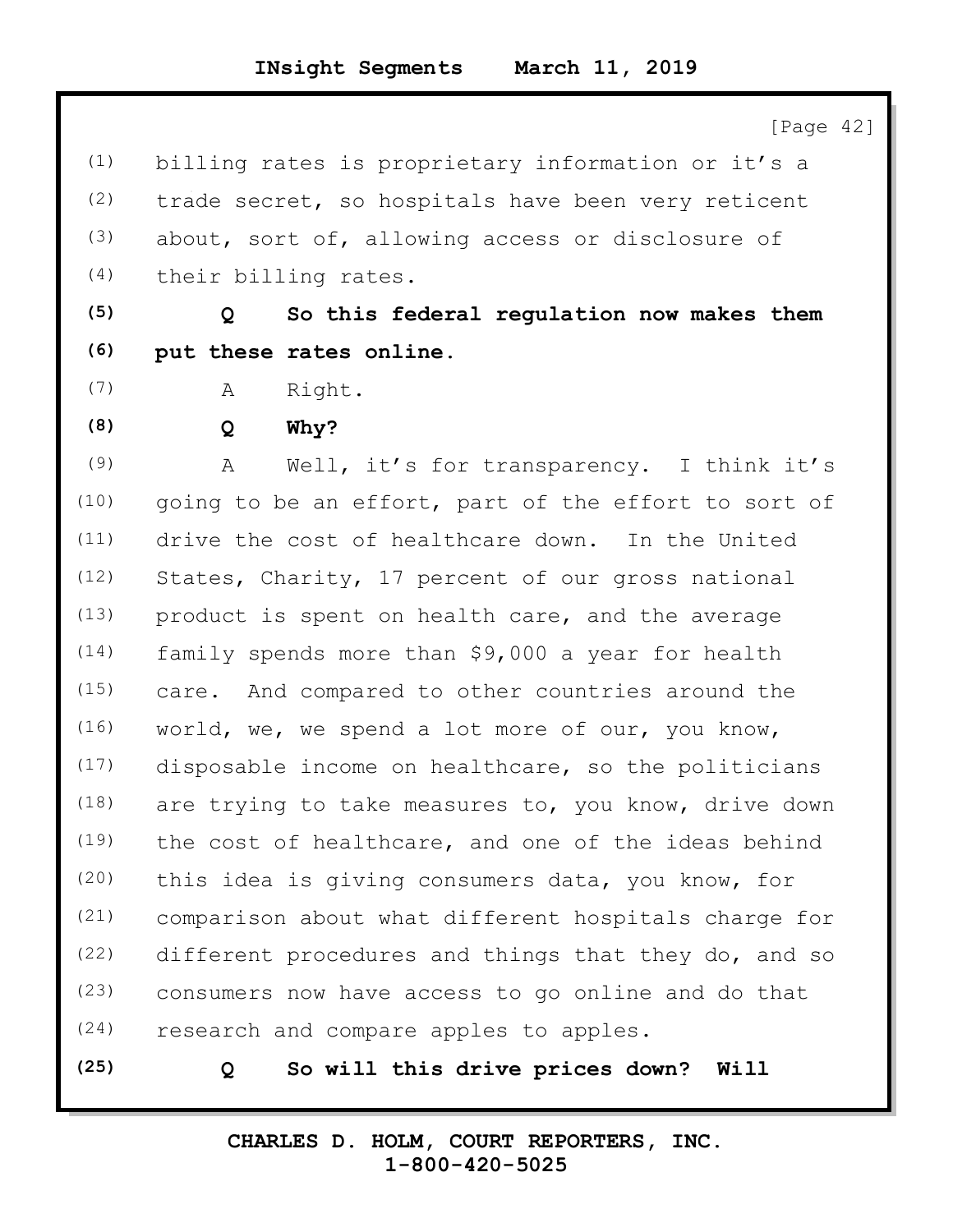|      | [Page 43]                                             |
|------|-------------------------------------------------------|
| (1)  | this, I guess I'm thinking, when I get a bill from    |
| (2)  | the insur-, or not even a bill, but when I get a      |
| (3)  | statement from the insurance and it says, "Here's     |
| (4)  | what the cost was. Here's what our discount was.      |
| (5)  | Here's what you owe." Because we all know our         |
| (6)  | insurance deductible now is, for most of us, is so    |
| (7)  | high that --                                          |
| (8)  | Right.<br>Α                                           |
| (9)  | -- most of the time we don't meet it.<br>$\mathsf{Q}$ |
| (10) | The way this new law, I think, is going to<br>A       |
| (11) | impact, you know, particularly what we're interested  |
| (12) | in, as lawyers, is hospitals tend to, with, you       |
| (13) | know, sort of having no transparency $-$ -            |
| (14) | Uh-huh.<br>Q                                          |
| (15) | -- about their rates, they tend to target<br>A        |
| (16) | people that don't, are not covered by a health        |
| (17) | insurance plan. So there are some people that are     |
| (18) | uninsured that, obviously, are going to want to       |
| (19) | know, be able to $--$                                 |
| (20) | The cash rates --<br>Q                                |
| (21) | -- compare rates. And there's also people<br>A        |
| (22) | that end up at a hospital that's out of network --    |
| (23) | Uh-huh.<br>Q                                          |
| (24) | So they get charged with, what we call<br>A           |
| (25) | charge master rates. Those are sort of the, you       |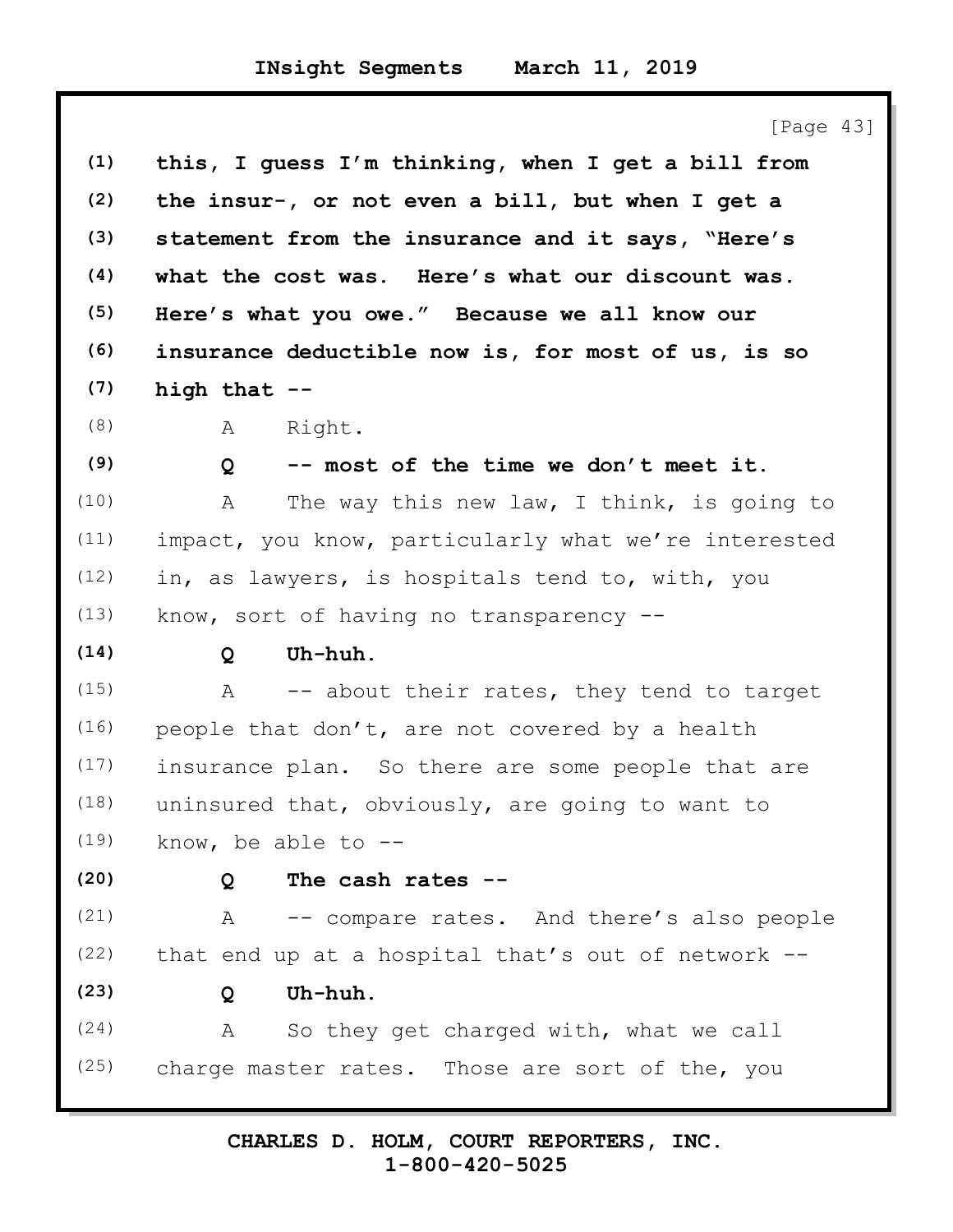[Page 44]

(1) know, the sticker price that the hospitals charge. (2) They call those their charge master rates. And what (3) we encounter in our practice is when clients of ours  $(4)$  are injured in a motor vehicle accident, they're (5) frequently, will go to a hospital for treatment and (6) these hospitals will file hospital liens where they (7) try to recover their charge master rates, in other (8) words, the sticker price --

## **(9) Q Uh-huh.**

(10) A -- of those charges, from the proceeds of (11) a personal injury case. So what we've been trying (12) to do lately, when hospitals file these hospital (13) liens, is to get information about their billing  $(14)$  rates, so that we can prove to a judge when we're (15) resisting paying these sticker price rates for (16) hospital charges, we'll now be able to show them on (17) their own, you know, website or whatever, what the (18) hospitals are charging for their services and these (19) charge master rates are just ridiculous. So it's a (20) way that we can get ammunition or information that (21) the hospital puts out to take to court to show to a (22) judge and say, "Look, Judge, these hospital rates (23) that they're charging, as part of their hospital (24) lien, are just very unreasonable."

**(25) Q So the rates that they're going to have to**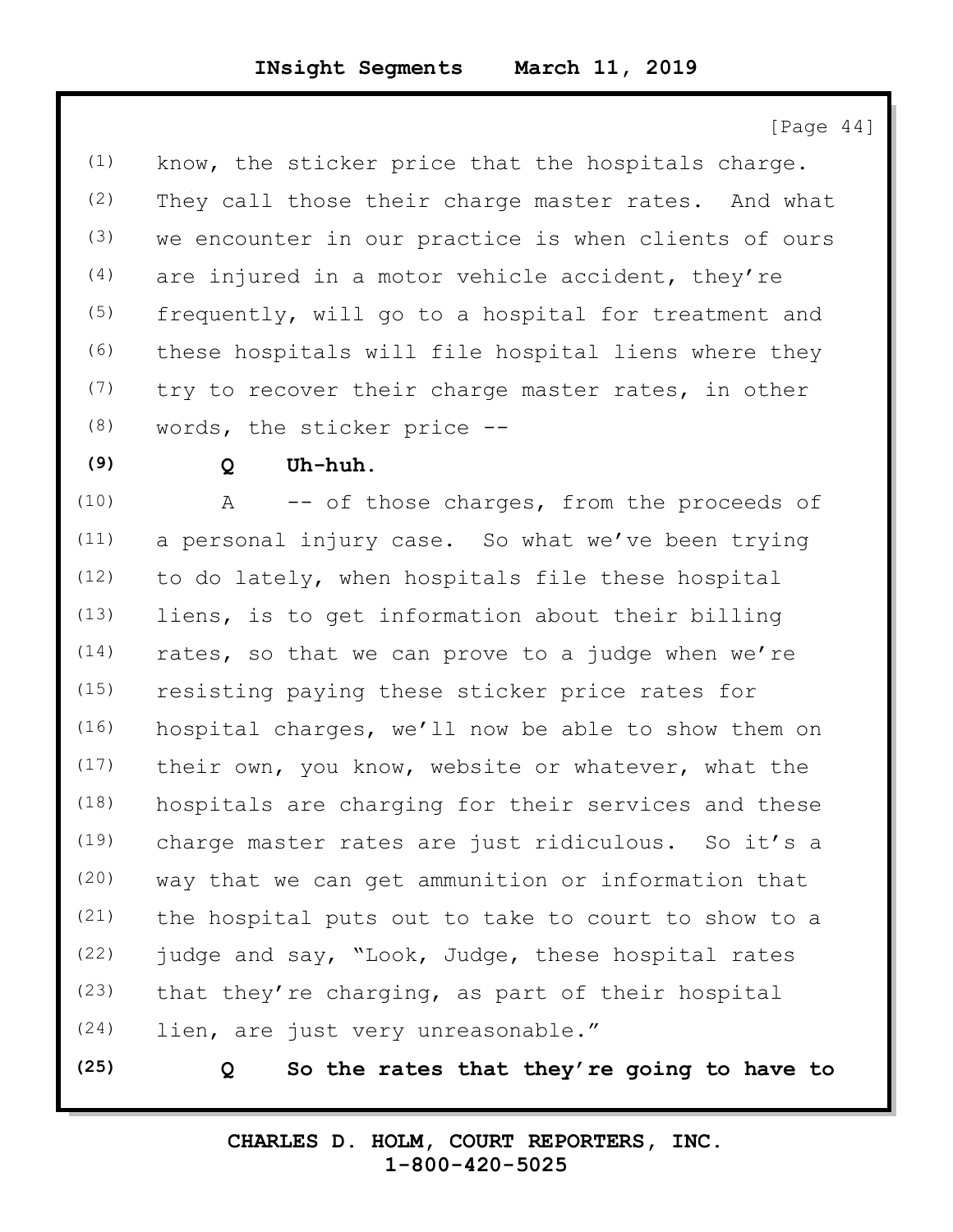[Page 45] **(1) put online are not the charge master rates, they're (2) the actual rates that, let's say, the insurance (3) company puts on the --** (4) A Right. **(5) Q -- bottom line --** (6) A No, they, no, they are their charge master (7) rates. **(8) Q Okay.** (9) A Okay. So most, most people are covered by (10) a health insurance plan, so the different health (11) insurance plan negotiate a much lower -- **(12) Q Lower rate.** (13) A -- much lower rate. **(14) Q Okay.** (15) A As does Medicare and Medicaid. They (16) negotiate significantly reduced rates. So most (17) people are not going to be sort of impacted by the (18) charge master rates. But if you're injured in a (19) motor vehicle accident -- **(20) Q That's where it's really going to count.** (21) A -- and they file a hospital lien, you're (22) going to want to have access to those charge master (23) rates, so that you can prove that those rates are (24) unreasonable. **(25) Q And it really is so, it gets so confusing,**